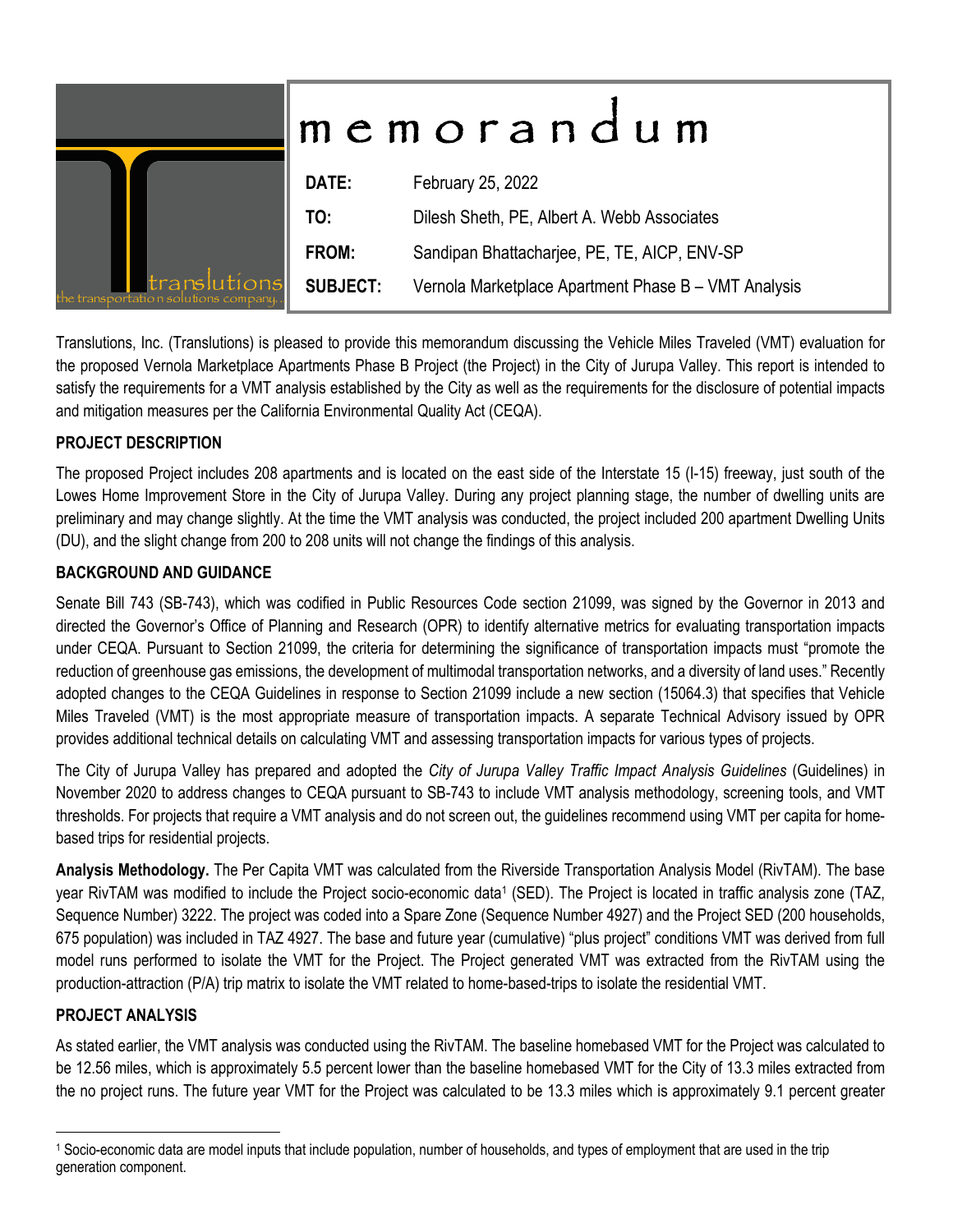the transportation solutions company...

than the future homebased VMT for the City of 12.18 miles. The City of Jurupa Valley Guidelines requires that Notice of Preparation (NOP) year VMT be calculated by interpolating between the base year and future year VMT. The NOP year homebased VMT for the Project was calculated to be 12.8 miles, which 0.6 percent lower than the NOP year homebased VMT for the City of 12.87. Table A shows the calculation details for the Project.

| I AVIC A' FIVICUL VIVI I JUIIIIIIAI V |                |                        |                |                          |                        |           |  |  |  |  |
|---------------------------------------|----------------|------------------------|----------------|--------------------------|------------------------|-----------|--|--|--|--|
|                                       |                | Model Base Year (2012) |                | Model Future Year (2040) | <b>NOP Year (2021)</b> |           |  |  |  |  |
|                                       | <b>Project</b> | Citv                   | <b>Project</b> | <b>Project</b>           | City                   |           |  |  |  |  |
| <b>Households</b>                     | 200            | 25,033                 | 200            | 33.100                   | 200                    | 27,626    |  |  |  |  |
| <b>Population</b>                     | 675            | 96,303                 | 675            | 124.131                  | 675                    | 105,248   |  |  |  |  |
| Homebased (HB) VMT                    | 8,478          | ,280,549               | 8,977          | 1,512,243                | 8,638                  | 1,355,022 |  |  |  |  |
| <b>HB VMT Per Capita</b>              | 12.56          | 13.30                  | 13.30          | 12.18                    | 12.80                  | 12.87     |  |  |  |  |

**Table A - Project VMT Summary** 

As seen from the table above, the NOP year project VMT is less than the City, and therefore, the project has a less than significant impact. However, the project involves a General Plan Amendment, and the future year project VMT is greater than the City VMT, resulting in a significant impact.

**Mitigation Measures.** Based on the Guidelines, when project VMT exceeds the threshold of significance, the project will need to mitigate its CEQA transportation impact. Projects must propose measures to reduce project VMT. The following VMT reducing strategies are recommended based on the *Handbook for Analyzing Greenhouse Gas Emission Reductions, Assessing Climate Vulnerabilities, and Advancing Health and Equity*, California Air Pollution Control Officers Association (CAPCOA), December 2021 (henceforth referred to as CAPCOA Handbook):

 **T-1. Increase Residential Density:** This measure accounts for the VMT reduction achieved by a project that is designed with a higher density of dwelling units (du) compared to the average residential density in the U.S. Increased densities affect the distance people travel and provide greater options for the mode of travel they choose. Increasing residential density results in shorter and fewer trips by single-occupancy vehicles and thus a reduction in GHG emissions. This measure is best quantified when applied to larger developments and developments where the density is somewhat similar to the surrounding area due to the underlying research being founded in data from the neighborhood level. To evaluate this measure, both the default base density (9.1 DU/Acre) and the Model Density (2.6 DU/Acre) were compared against the proposed density of 24.1 DU/Acre for the project. Both comparisons resulted in a VMT reduction of greater than 30%, which is the maximum allowed reduction for this measure. Therefore, due to the high-density nature of the proposed project, the VMT impacts will be less than significant. Calculations based on the CAPCOA Handbook are shown in Attachment B. It should be noted that while increased density is listed as a mitigation measure, it is a project design feature.

Table B shows the resulting reductions and project VMT after application of mitigation measures.

| I ANG D - VIII I I\GUUCUUII IIUIII IIICIGASGU I\GSIUGIIUAI DGIISILV (ZUTV) |                         |                          |  |  |  |  |  |  |
|----------------------------------------------------------------------------|-------------------------|--------------------------|--|--|--|--|--|--|
| <b>Improvement</b>                                                         | <b>CAPCOA Reference</b> | <b>VMT Reduction/VMT</b> |  |  |  |  |  |  |
| <b>Increased Residential Density</b>                                       | т.,                     | 30%                      |  |  |  |  |  |  |
| <b>Unmitigated VMT</b>                                                     |                         | 13.30                    |  |  |  |  |  |  |
| <b>Mitigated VMT</b>                                                       |                         | 9.31                     |  |  |  |  |  |  |
| <b>Threshold</b>                                                           |                         | 12.18                    |  |  |  |  |  |  |

**Table B - VMT Reduction from Increased Residential Density (2040)**

As seen above, with implementation of the recommended mitigation measures, the project VMT is anticipated to decrease to 9.31 miles per capita, which is below the City's threshold of 12.18. Therefore, the projects impacts under CEQA for traffic and transportation will be less than significant after mitigation.

**Other Improvements.** The proposed project will also work with the City to implement a bike lane on Pats Ranch Road. This is anticipated to reduce not just the project VMT but also VMT from other proposed and existing development in the area. VMT reduction from the bike lane is discussed below and calculated based on the CAPCOA Handbook.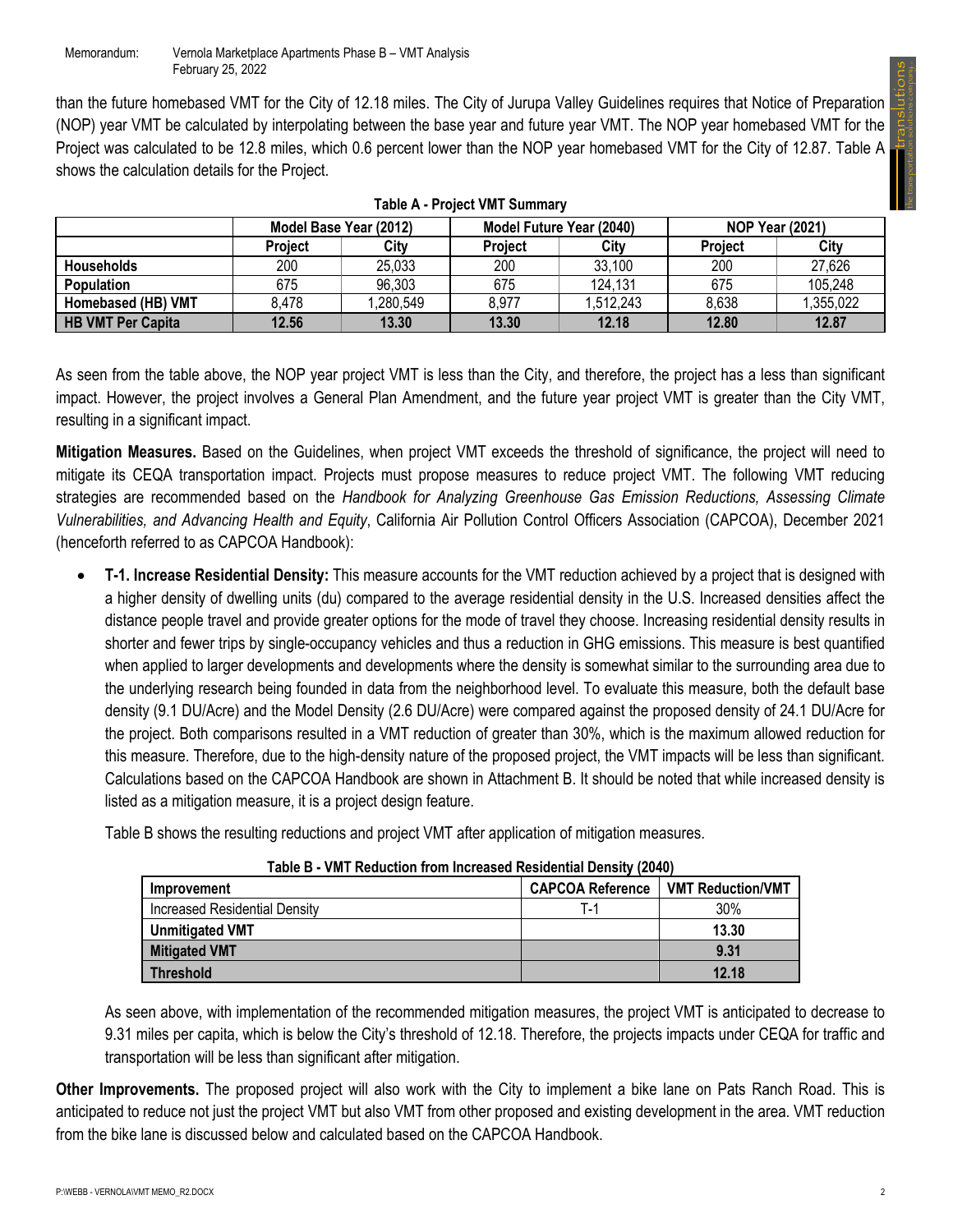- **T-19-A. Construct or Improve Bike Facility**: This measure will construct or improve a single bicycle lane facility (only Class I, II, or IV) that connects to a larger existing bikeway network. Providing bicycle infrastructure helps to improve biking conditions within an area. This encourages a mode shift on the roadway parallel to the bicycle facility from vehicles to bicycles, displacing VMT and thus reducing GHG emissions. When constructing or improving a bicycle facility, a best practice is to consider local or state bike lane width standards. This measure reduces VMT on the roadway segment parallel to the bicycle facility (i.e., the corridor). An adjustment factor is included in the formula to scale the VMT reduction from the corridor level to the plan/community level. The bicycle lane facility must be either Class I, II, or IV. Class I bike paths are physically separated from motor vehicle traffic. Class IV bikeways are protected on-street bikeways, also called cycle tracks. Class II bike lanes are striped bicycle lanes that provide exclusive use to bicycles on a roadway. This will reduce VMT from the project as well as existing uses along Pats Ranch Road by 0.04%. Calculations based on the CAPCOA Handbook are shown in Attachment B.
- **Other Improvements:** The project is also working with the City to implement bike connectivity between 68th Street and Limonite Avenue. Based on the CAPCOA Handbook, this will result in a VMT reduction of 0.4% for the project as well as other existing and proposed uses in the area. The project is also working with the City to implement two bus shelters at the existing bus stops located in the project area just south of the Pats Ranch road and 65th Street intersection. The proposed bus shelters will provide protection from the sun, wind, and rain, which may help increase the ridership.

## **CONCLUSION**

The existing (NOP year) homebased VMT for the Project was calculated to be 12.8 miles, which 0.6 percent lower than the NOP year homebased VMT for the City of 12.87, and therefore, the project has a less than significant impact under existing conditions. Since the project includes a General Plan Amendment, the future year (cumulative) VMT was also calculated. The future year VMT for the Project was calculated to be 13.3 miles which is approximately 9.1 percent greater than the future homebased VMT for the City of 12.18 miles, which results in an impact.

Due to the higher density proposed by the project, based on the CAPCOA Handbook, the project will result in a VMT reduction of 30% that can not be accounted for in the traffic modeling process or by using standard densities. After application of the reduction, the project's VMT is anticipated to be reduced to 9.31, resulting in a less than significant impact.

The project is also working with the City to implement a Class II bike lane on Pats Ranch Road, and is working with the city to implement other improvements to transit and bike connectivity in the City. Based on the CAPCOA Handbook, this will result in a VMT reduction of 0.4% for the project as well as other existing and proposed uses in the area.

#### **Enclosures:**

- Attachment A RivTAM Outputs
- Attachment B VMT Reduction Worksheets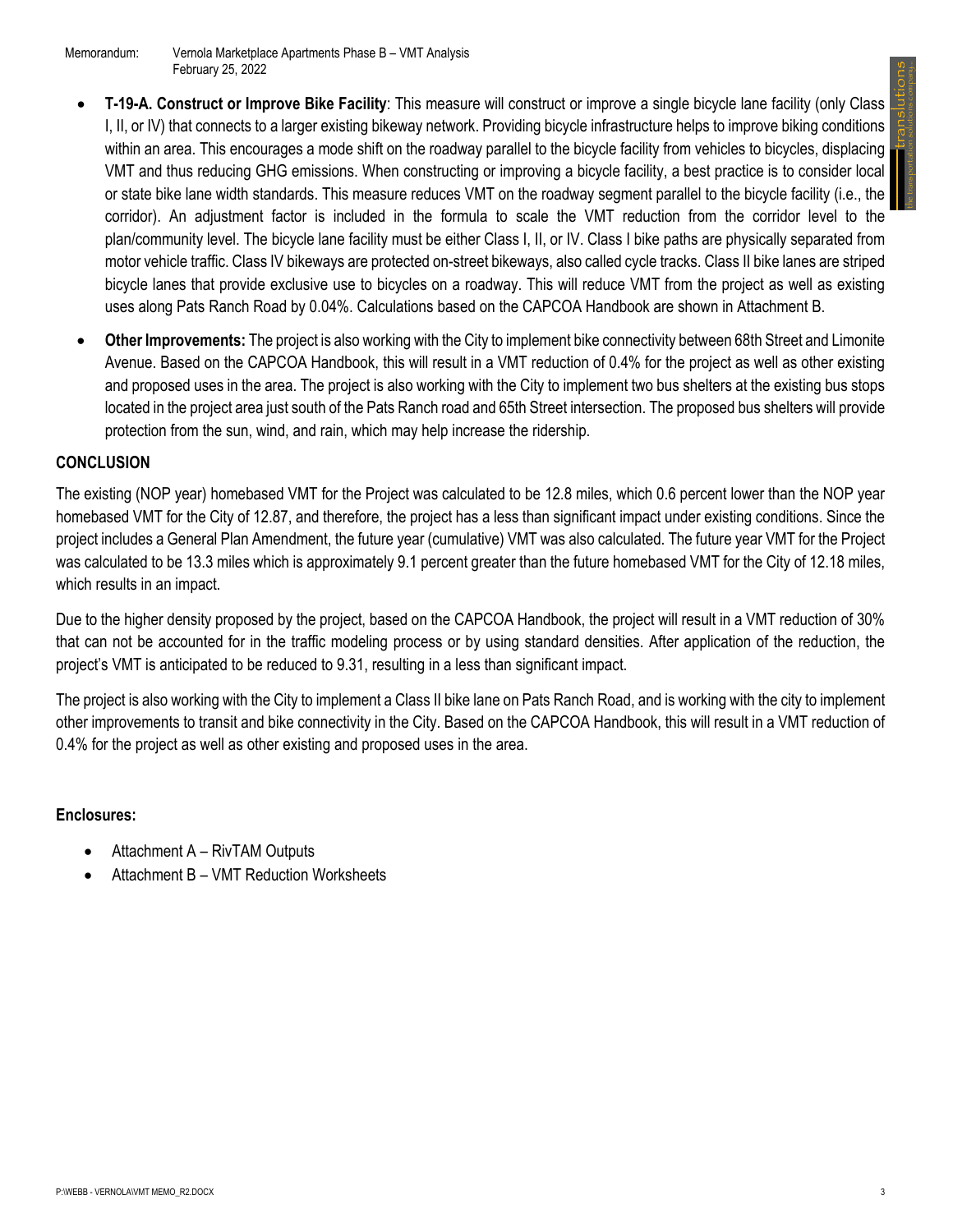

# **Attachment A – RIVTAM Outputs**

**Base Year 2012**

Vernola Marketplace Apartments **City of Jurupa Valley (No Project)** 

| [seq $#$ ]      |   | 4927      |              |           |
|-----------------|---|-----------|--------------|-----------|
| TAZ_ID          |   | 404191807 |              |           |
| <b>District</b> |   |           |              |           |
| <b>POP</b>      |   | 675       | POP          | 97,093    |
| <b>RES</b>      |   | 675       | <b>RES</b>   | 96,303    |
| <b>HH</b>       |   | 200       | HH           | 25,033    |
| Tot_emp         |   |           | Tot_emp      | 24,793    |
| MS_HBWA_VMT     |   |           | MS_HBWA_VMT  | 422,870   |
| MS_HBP_VMT      |   | 8,478     | MS_HBP_VMT   | 1,280,549 |
| MS_TotP_VMT     |   | 9,098     | MS_TotP_VMT  | 1,637,689 |
| MS_TotA_VMT     |   | 2,625     | MS_TotA_VMT  | 1,304,974 |
| OD_CarP_VMT     |   | 10,065    | OD_CarP_VMT  | 1,650,791 |
| OD_CarA_VMT     |   | 10,628    | OD_CarA_VMT  | 1,669,449 |
| OD_CarP_Trps    | 0 |           |              |           |
| OD_CarA_Trps    | 0 |           |              |           |
| OD_TrkP_VMT     |   | 130       | OD_TrkP_VMT  | 136,268   |
| OD_TrkA_VMT     |   | 130       | OD_TrkA_VMT  | 136,321   |
| OD_TrkP_Trps    | 0 |           |              |           |
| OD_TrkA_Trps    | 0 |           |              |           |
| OD_TotP_VMT     |   | 10,195    | OD_TotP_VMT  | 1,787,059 |
| OD_TotA_VMT     |   | 10,759    | OD_TotA_VMT  | 1,805,770 |
|                 |   |           |              |           |
| Tot HBP_VMT     |   | 8,478     | Tot HBP_VMT  | 1,280,549 |
| TotHBWA_VMT     |   |           | TotHBWA_VMT  | 422,870   |
| TotPA_VMT       |   | 11,723    | TotPA_VMT    | 2,942,663 |
| TotOD_VMT       |   | 20,954    | TotOD_VMT    | 3,592,829 |
| Tot_SerPop      |   | 675       | Tot_SerPop   | 121,886   |
| VMT/Cap         |   | 12.6      | VMT/Cap      | 13.3      |
| VMT/Emp         |   |           | VMT/Emp      | 17.06     |
| PAVMT/Serpop    |   | 17.4      | PAVMT/Serpop | 24.1      |
| ODVMT/Serpop    |   | 31.0      | ODVMT/Serpop | 29.5      |
|                 |   |           |              |           |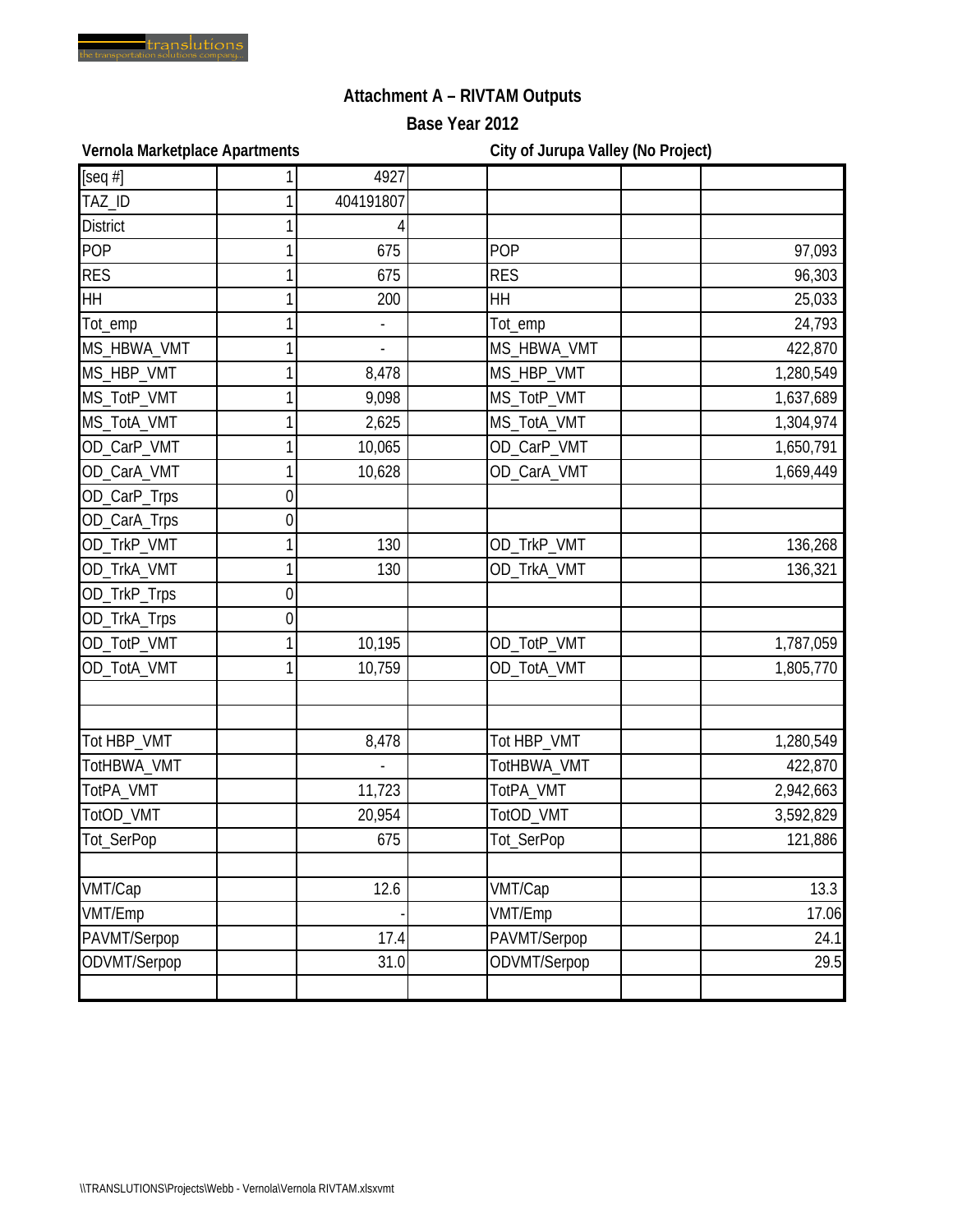

# **Attachment A – RIVTAM Outputs**

**Future Year 2040**

Vernola Marketplace Apartments **City of Jurupa Valley (No Project)** 

| [seq $#$ ]      |   | 4927      |              |           |
|-----------------|---|-----------|--------------|-----------|
| TAZ_ID          |   | 404191807 |              |           |
| <b>District</b> |   |           |              |           |
| <b>POP</b>      |   | 675       | POP          | 125,061   |
| <b>RES</b>      |   | 675       | <b>RES</b>   | 124,131   |
| <b>HH</b>       |   | 200       | HH           | 33,100    |
| Tot_emp         |   | 0         | Tot_emp      | 47,430    |
| MS_HBWA_VMT     |   | 0         | MS_HBWA_VMT  | 835,536   |
| MS_HBP_VMT      |   | 8,977     | MS_HBP_VMT   | 1,512,243 |
| MS_TotP_VMT     |   | 9,555     | MS_TotP_VMT  | 2,164,282 |
| MS_TotA_VMT     |   | 3,053     | MS_TotA_VMT  | 2,330,892 |
| OD_CarP_VMT     |   | 12,218    | OD_CarP_VMT  | 2,528,230 |
| OD_CarA_VMT     |   | 12,819    | OD_CarA_VMT  | 2,515,967 |
| OD_CarP_Trps    | 0 |           |              |           |
| OD_CarA_Trps    | 0 |           |              |           |
| OD_TrkP_VMT     |   | 130       | OD_TrkP_VMT  | 216,551   |
| OD_TrkA_VMT     |   | 130       | OD_TrkA_VMT  | 216,563   |
| OD_TrkP_Trps    | 0 |           |              |           |
| OD_TrkA_Trps    | 0 |           |              |           |
| OD_TotP_VMT     |   | 12,348    | OD_TotP_VMT  | 2,744,781 |
| OD_TotA_VMT     |   | 12,949    | OD_TotA_VMT  | 2,732,531 |
|                 |   |           |              |           |
| Tot HBP_VMT     |   | 8,977     | Tot HBP_VMT  | 1,512,243 |
| TotHBWA_VMT     |   |           | TotHBWA_VMT  | 835,536   |
| TotPA_VMT       |   | 12,608    | TotPA_VMT    | 4,495,174 |
| TotOD_VMT       |   | 25,297    | TotOD_VMT    | 5,477,311 |
| Tot_SerPop      |   | 675       | Tot_SerPop   | 172,491   |
| VMT/Cap         |   | 13.3      | VMT/Cap      | 12.2      |
| VMT/Emp         |   |           | VMT/Emp      | 17.62     |
| PAVMT/Serpop    |   | 18.7      | PAVMT/Serpop | 26.1      |
| ODVMT/Serpop    |   | 37.5      | ODVMT/Serpop | 31.8      |
|                 |   |           |              |           |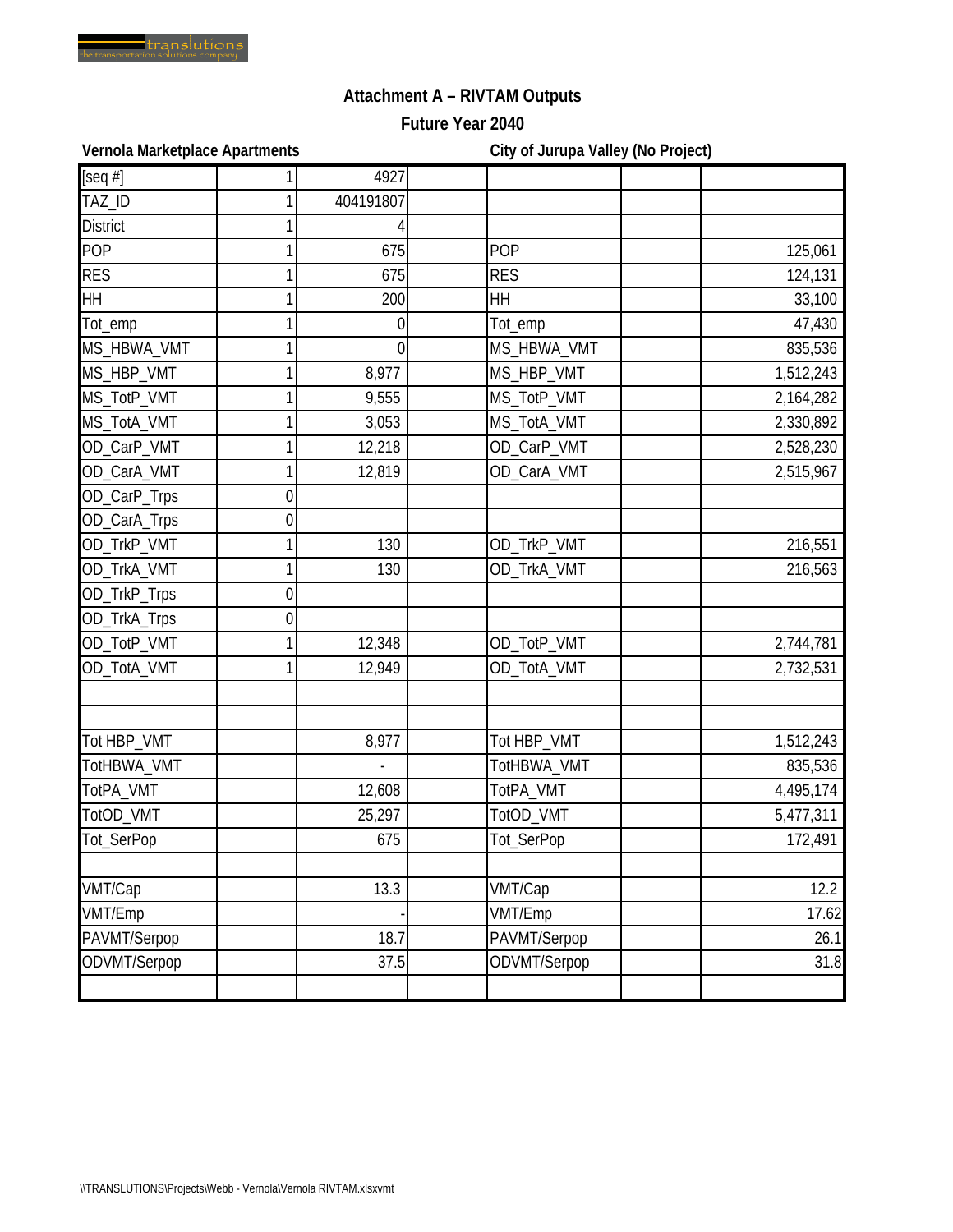### **Attachment B - VMT Reductions based on CAPCOA Handbook**

**T-1: Increase Residential Density (Default Density of 9.1 DU/Acre)**

| ID                                  | Formula | <b>Variable</b>                                                                    | Value      |         | <b>IUnit</b> | <b>Source</b>             | Calculation |
|-------------------------------------|---------|------------------------------------------------------------------------------------|------------|---------|--------------|---------------------------|-------------|
| <b>Project VMT</b>                  |         |                                                                                    |            |         |              |                           |             |
| Output                              |         |                                                                                    |            |         |              |                           |             |
| IΑ                                  |         | $A = (B-C/C)^*D$ Percent reduction in GHG emissions from project VMT in study area | $0 - 30.0$ |         | $1\%$        | calculated                | $-36.3%$    |
| User Inputs                         |         |                                                                                    |            |         |              |                           |             |
|                                     |         | Residential density of project development                                         |            | 24.1    |              | du/acre user input        | 24.1        |
| Constants, Assumptions, Defaults    |         |                                                                                    |            |         |              |                           |             |
|                                     |         | Residential density of typical development                                         |            |         |              | du/acre Ewing et al. 2007 | 9.1         |
|                                     |         | Elasticity of VMT with respect to residential density                              |            | $-0.22$ |              | unitless Stevens 2016     | $-0.22$     |
| <b>Project VMT after Mitigation</b> |         |                                                                                    |            |         |              |                           |             |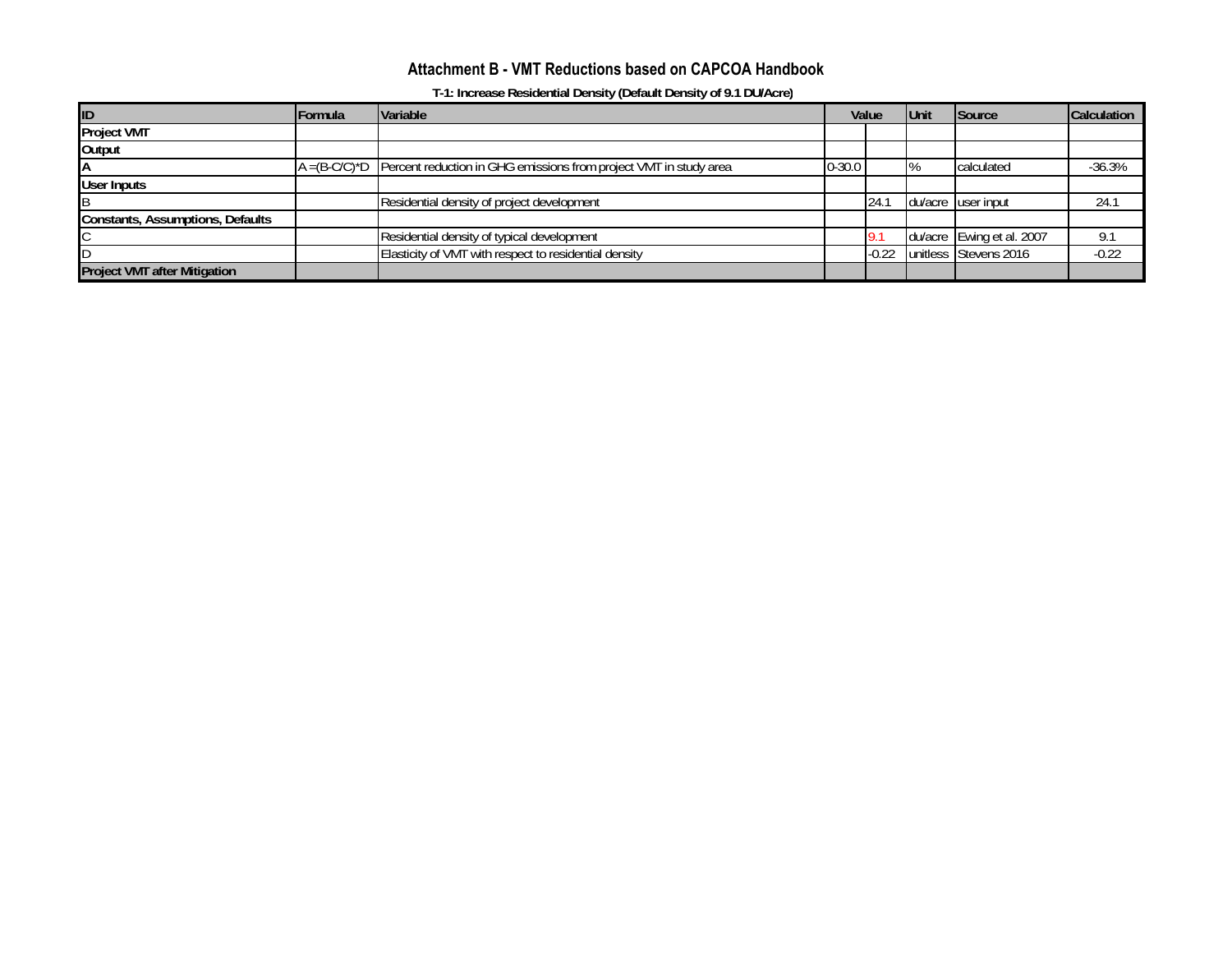### **Attachment B - VMT Reductions based on CAPCOA Handbook**

**T-1: Increase Residential Density (Model Density)**

| ID                                  | Formula | <b>Variable</b>                                                                    | Value      |         | <b>IUnit</b> | <b>Source</b>             | Calculation |
|-------------------------------------|---------|------------------------------------------------------------------------------------|------------|---------|--------------|---------------------------|-------------|
| <b>Project VMT</b>                  |         |                                                                                    |            |         |              |                           |             |
| Output                              |         |                                                                                    |            |         |              |                           |             |
| IΑ                                  |         | $A = (B-C/C)^*D$ Percent reduction in GHG emissions from project VMT in study area | $0 - 30.0$ |         | $1\%$        | calculated                | $-181.9%$   |
| User Inputs                         |         |                                                                                    |            |         |              |                           |             |
|                                     |         | Residential density of project development                                         |            | 24.1    |              | du/acre user input        | 24.1        |
| Constants, Assumptions, Defaults    |         |                                                                                    |            |         |              |                           |             |
|                                     |         | Residential density of typical development                                         |            | 2.6     |              | du/acre Ewing et al. 2007 | 2.6         |
|                                     |         | Elasticity of VMT with respect to residential density                              |            | $-0.22$ |              | unitless Stevens 2016     | $-0.22$     |
| <b>Project VMT after Mitigation</b> |         |                                                                                    |            |         |              |                           |             |